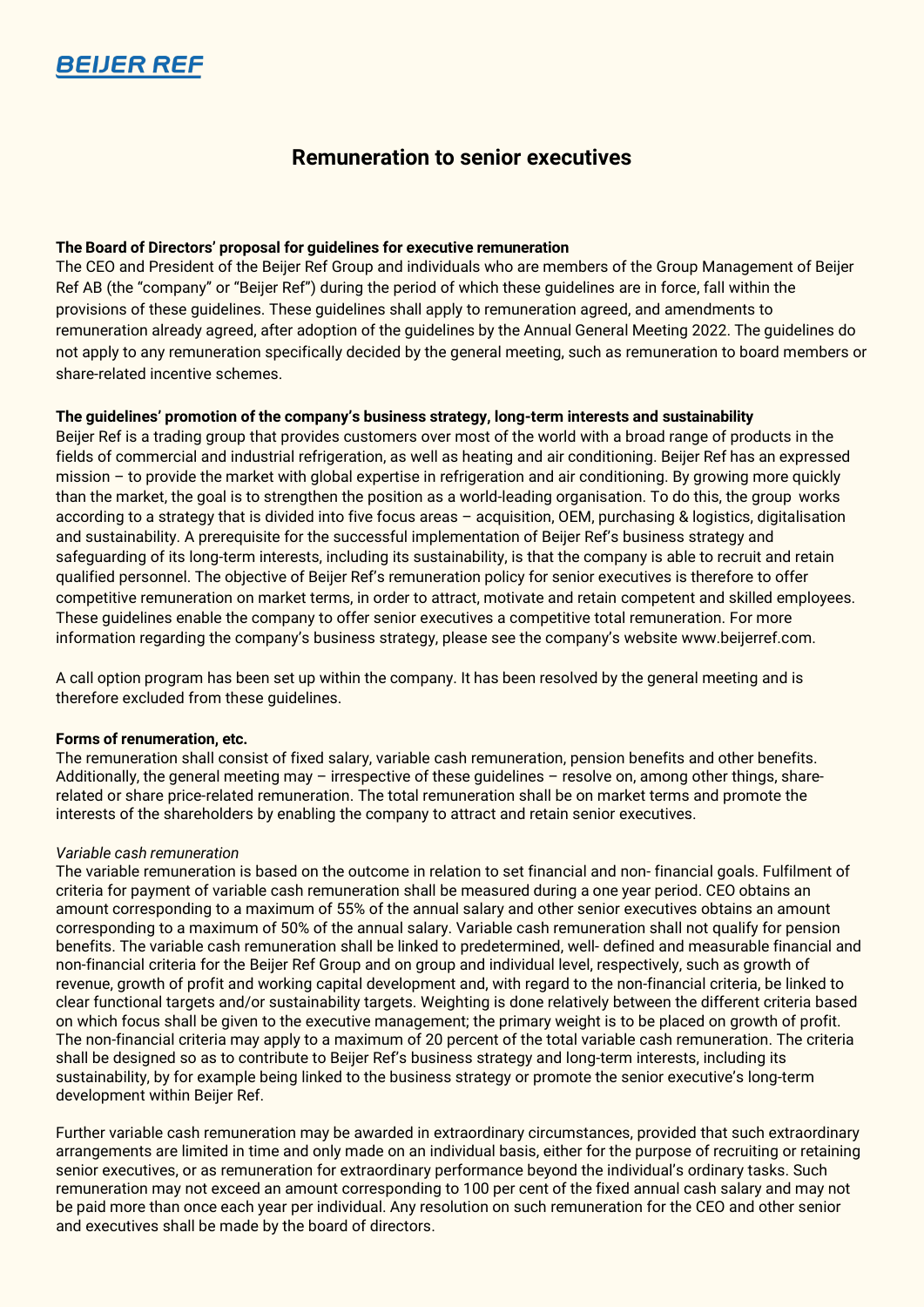

### *Pension benefits*

For the senior executives, pension benefits, including health insurance (Sw: sjukförsäkring), shall be premium defined. For the CEO, an amount corresponding to a maximum of 30% of the fixed annual salary is committed. For other senior executives, an amount corresponding to a maximum of 25% of the fixed annual salary is committed.

### *Other benefits*

Other benefits may include, inter alia, private healthcare insurance and company car. Such benefits may amount to not more than 10% of the fixed annual salary.

### *Extraordinary remuneration*

Further cash remuneration may be awarded as one-off arrangements in extraordinary circumstances, for the purpose of recruiting or retaining executives. Such remuneration may not exceed an amount corresponding to the annual fixed salary. Resolution on such remuneration shall be made by the board of directors.

#### *Foreign employments*

For senior executives outside of Sweden, whose employments are governed by other rules than Swedish, other terms may apply under law or market practice, and adjustments may therefore take place. In such cases, the overall purpose of these guidelines shall, to the extent possible, be taken into account.

## **Determination of the outcome for variable cash remuneration, etc.**

The company's remuneration committee, shall prepare, monitor and evaluate matters regarding variable cash remuneration. After the measurement period for the criteria for awarding variable cash remuneration has ended, it shall be determined to which extent the criteria have been satisfied. Evaluations regarding fulfilment of financial criteria shall be based on established financial information for the relevant period.

Variable cash remuneration will be paid after the measurement period has when the annual accounts have been approved at the annual general meeting. The board of directors shall have the possibility, under applicable law or contractual provisions, to in whole or in part reclaim variable remuneration paid on incorrect grounds (claw-back).

## **Employment term and termination of employment**

Senior executives shall be employed until further notice. Severance pay and fixed salary during the period of notice may not exceed an amount corresponding to 24 months fixed salary for the CEO and 12 months fixed salary for other senior executives.

At resignation by a senior executive, the notice period may amount to six months. A senior executive's own resignation does not trigger any right to severance pay.

Additionally, remuneration may be paid for non-compete undertakings. Such remuneration shall compensate for loss of income and shall only be paid to the extent the previously employed executive is not entitled to severance pay for the same period. The remuneration may be paid during the time the non-compete undertaking applies, however not for longer than twenty-four months following termination of employment.

## **Salary and employment conditions for employees**

In the preparation of the board of directors' proposal for these remuneration guidelines, salary and employment conditions for employees of the company have been taken into account by including information on the employees' total income, the components of the remuneration and increase and growth rate over time, in the board of directors' basis of decision when evaluating whether the guidelines and limitations set out herein are reasonable.

#### **The decision-making process to determine, review and implement the guidelines**

Within the Board of Directors, a remuneration committee is established. The remuneration committee prepares matters regarding remuneration and other employment conditions for the company management. The remuneration committee shall also monitor and evaluate the application of the guidelines for senior executive remuneration as well as the current remuneration structures and compensation levels in the company. Remuneration to the CEO and other senior executives shall be resolved by the board of directors, or after delegation, by the remuneration committee. The CEO and other members of the company management do not participate in the board of directors' or the remuneration committee's processing of and resolutions regarding remuneration-related matters in so far as they are affected by such matters. The board of directors shall prepare a proposal for new guidelines at least every fourth year and submit it to the general meeting. The guidelines shall be in force until new guidelines are adopted by the general meeting.